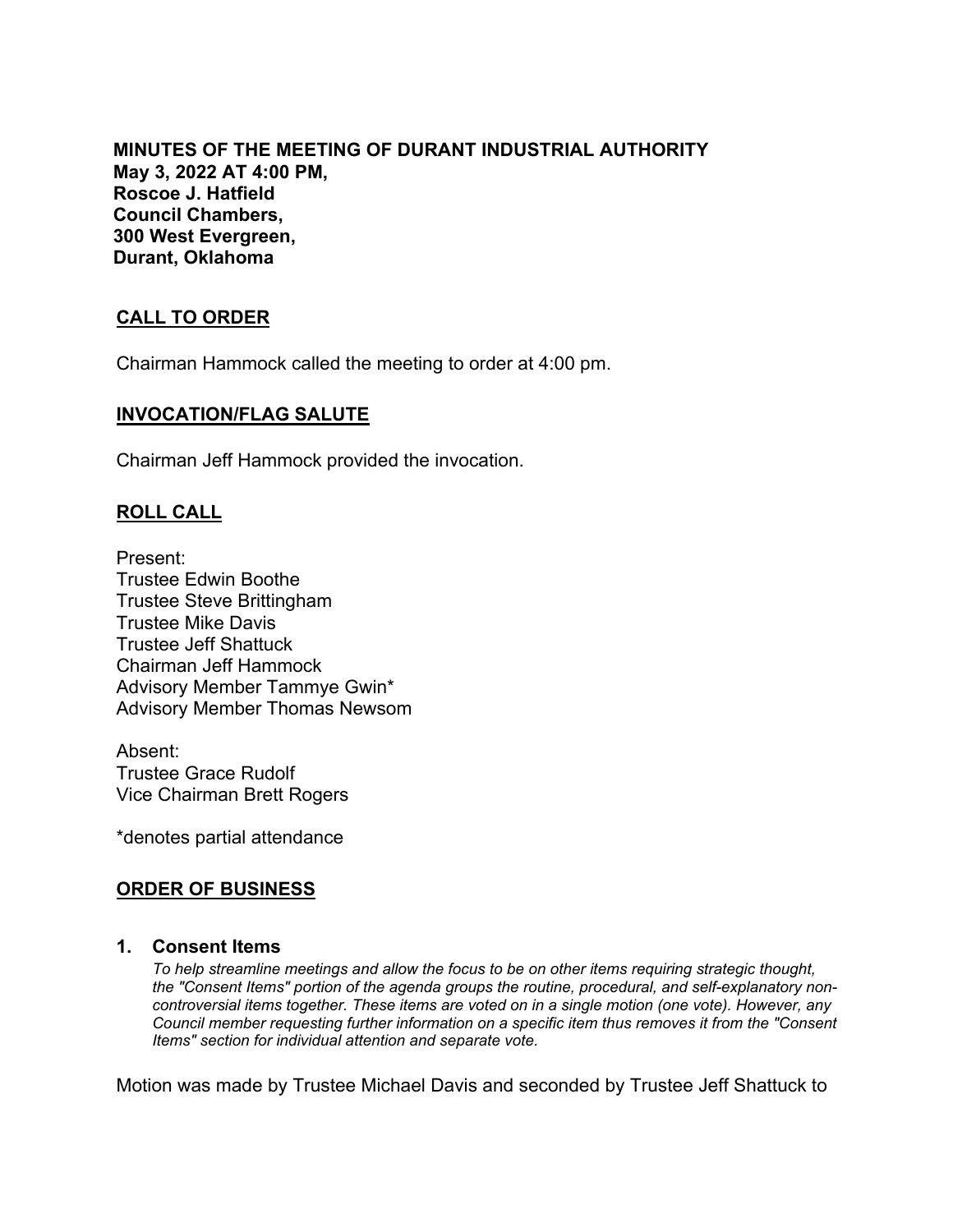approve both consent items a. Consider Meeting Minutes of April 5, 2022 and b. Consider Approval of Financial Report.

Motion Passed with the following vote:

Ayes: Boothe, Brittingham, Davis, Shattuck, Hammock Nays: None Abstain: None

- a. Consider Approval of Meeting Minutes of April 5, 2022
- b. Consider Approval of Financial Report

### **2. Consider Items Removed from Consent**

#### **3. Information Items**

a. Executive Director Report

#### **4. Administration**

a. Discussion, Consider and Possible Action on Implementing a Technology Grant Program for Small Businesses

Motion was made by Trustee Michael Davis and seconded by Trustee Steve Brittingham to approve Implementing a Technology Grant Program for Small Businesses for up to the amount of \$2,000 per business.

Motion Passed with the following vote:

Ayes: Boothe, Brittingham, Davis, Shattuck, Hammock Nays: None Abstain: None

b. Discussion, Consideration and Possible Action on Implementing a Grant Program for Small Businesses.

Motion was made by Trustee Jeff Shattuck and seconded by Trustee Steve Brittingham to approve Implementing a Grant Program for Small Businesses in the amount of up to \$5,000 per business.

Motion Passed with the following vote:

Ayes: Boothe, Brittingham, Davis, Shattuck, Hammock Nays: None Abstain: None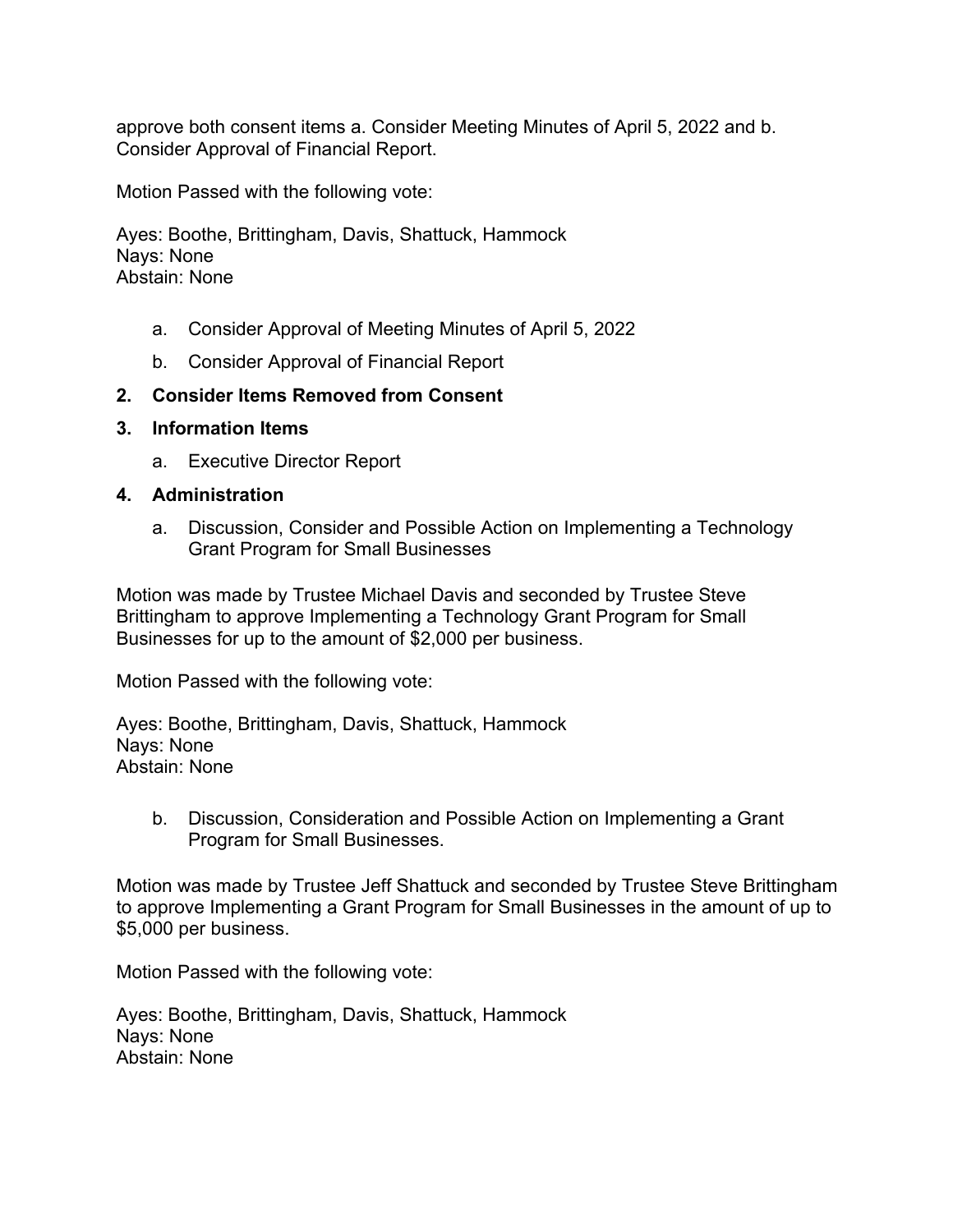c. Discussion, Consideration and Possible Action of Budget to Fund Small Business Grant Programs

Motion was made by Trustee Steve Brittingham and seconded by Trustee Jeff Shattuck to approve the Budget to Fund Small Business Grant Programs detailed in items 4a. and 4b. in the total amount of \$260,000.

Motion Passed with the following vote:

Ayes: Boothe, Brittingham, Davis, Shattuck, Hammock Nays: None Abstain: None

d. Discussion, Consideration and Possible Action on Entering a Contract for Services with Amy Meadows, Windows Matter, in the amount of \$5,000.

Motion was made by Trustee Steve Brittingham and seconded by Trustee Edwin Boothe to approve to enter a Contract for Services with Amy Meadows, Windows Matter, for the amount of \$5,000.

Motion Passed with the following vote:

Ayes: Boothe, Brittingham, Davis, Shattuck, Hammock Nays: None Abstain: None

e. Discussion, Consideration and Possible Action on Entering a Contract for Services with Heather Lisle in the amount of \$2,500

Motion was made by Trustee Jeff Shattuck and seconded by Trustee Michael Davis to approve to enter into a Contract for Services with Heather Lisle in the amount of \$2,500.

Motion Passed with the following vote:

Ayes: Boothe, Brittingham, Davis, Shattuck, Hammock Nays: None Abstain: None

f. Discussion, Consideration, and Possible Action on Requesting a Forensic Audit by the Oklahoma State Auditor and Inspector.

Motion was made by Trustee Michael Davis to approve requesting a Forensic Audit by the Oklahoma State Auditor and Inspector.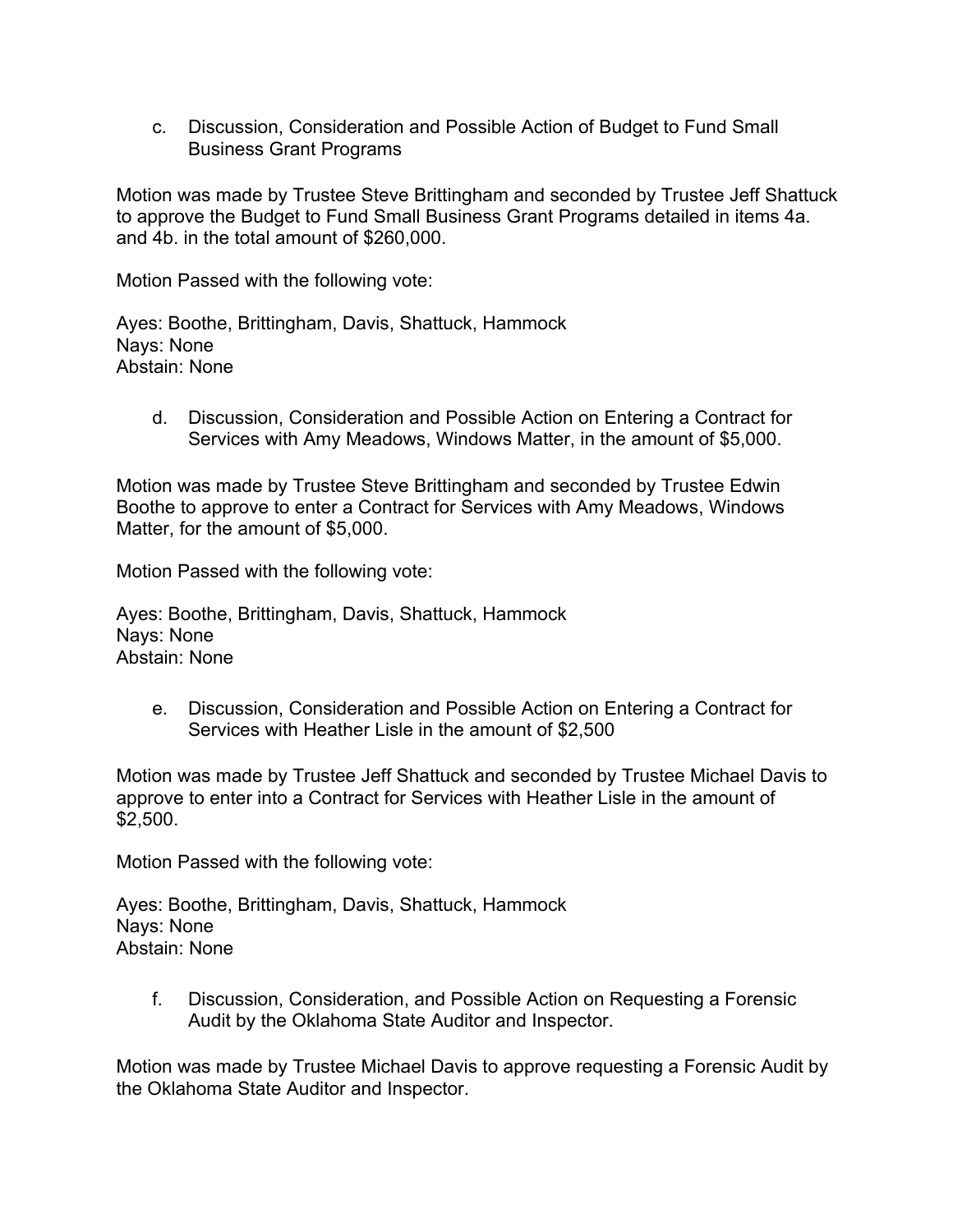Motion Failed for lack of second.

g. Discussion, Consideration and Possible Action on a Resolution in Support of an Application to the USDA for a Rural Business Development Grant.

Motion was made by Trustee Jeff Shattuck and seconded by Trustee Edwin Boothe to approve the Resolution in Support of an Application to the USDA for a Rural Business Development Grant.

Motion Passed with the following vote:

Ayes: Boothe, Brittingham, Davis, Shattuck, Hammock Nays: None Abstain: None

## **5. Executive Session**

a. Consider Entering into Executive Session to confer on matters pertaining to economic development, including the transfer of property, financing, or the creation of a proposal to entice a business to remain or to locate within their jurisdiction if public disclosure of the matter discussed would interfere with the development of products or services or if public disclosure would violate the confidentiality of the business. This Executive Session Authorized by Title 25, Section 307 (C)(11) of the Oklahoma State Statutes.

No Action.

b. Consider Action Pursuant to Item 5 a

No Action.

## **6. New Business**

There was no new business.

## **ADJOURNMENT**

Motion was made by Trustee Michael Davis and seconded by Trustee Edwin Boothe to adjourn.

Motion Passed with the following vote:

Ayes: Boothe, Brittingham, Davis, Shattuck, Hammock